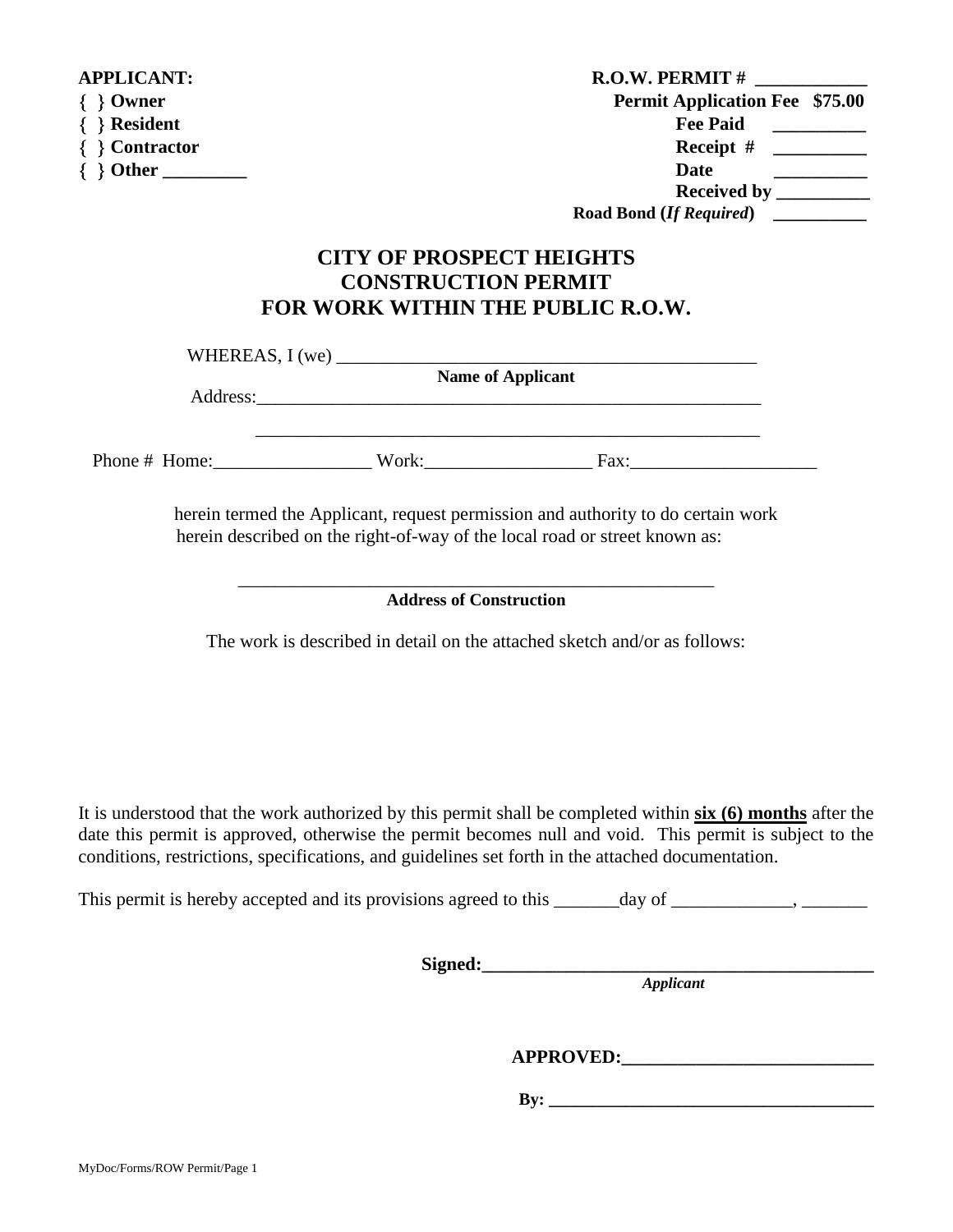# *ENGINEERING SPECIFICATIONS AND GUIDELINES*

### **I. PLAN DETAILS**

- A. Site benchmark must be on City approved datum.
- B. Location and elevation of benchmark must be included on plan.
- C. Plan must show all easements (utility, access, drainage, etc.).
- D. All site engineering submittals shall be on the same scale and must include north arrow, legend, common address, owner's information, and PE stamp.
- E. Standard detail drawings of any storm structures, sanitary structures, and soil erosion/sediment control measures utilized on the project must be included in the plan submittal.

#### **II. CONSTRUCTION NOTES**

- A. Construction Hours are from 7:00 a.m. to 6 p.m. Monday through Saturday; No work shall be permitted on Sundays or legal, observed holidays.
- B. Construction fencing shall be installed and be constructed of six foot (6') chain link with locking gate surrounding the project area prior to construction.
- C. Signage shall be placed on construction fencing that includes owner and general contractor's contact information and site address.
- D. A portable toilet is required on site within the project limits (fenced area) prior to construction.
- E. Dust must be controlled on site at all times, including any demolition. All masonry must be cut with a wet saw within a dust containment system.
- F. Dumpsters are required on site and must be obtained from Flood Brothers Disposal by contacting them at (630) 261-0400.
- G. Approved architectural and engineering plans stamped by the City of Prospect Heights must be on site at all times.
- H. Construction parking shall only be allowed on one side of the street and all Right-of-Way access (intersections, driveways, etc.) to adjacent property must remain open.
- I. No construction debris, soil or material shall be permitted within the Right-of-Way. Any debris, soil, etc. must be removed at the developer's expense and may require the use of a street sweeper.

#### **III. NEW WELLS**

- A. Must be at minimum of fifty feet (50') from all sanitary sewers, unless otherwise approved by the City Engineer.
- B. Sewer district must be notified at least two (2) working days prior to constructing a new well.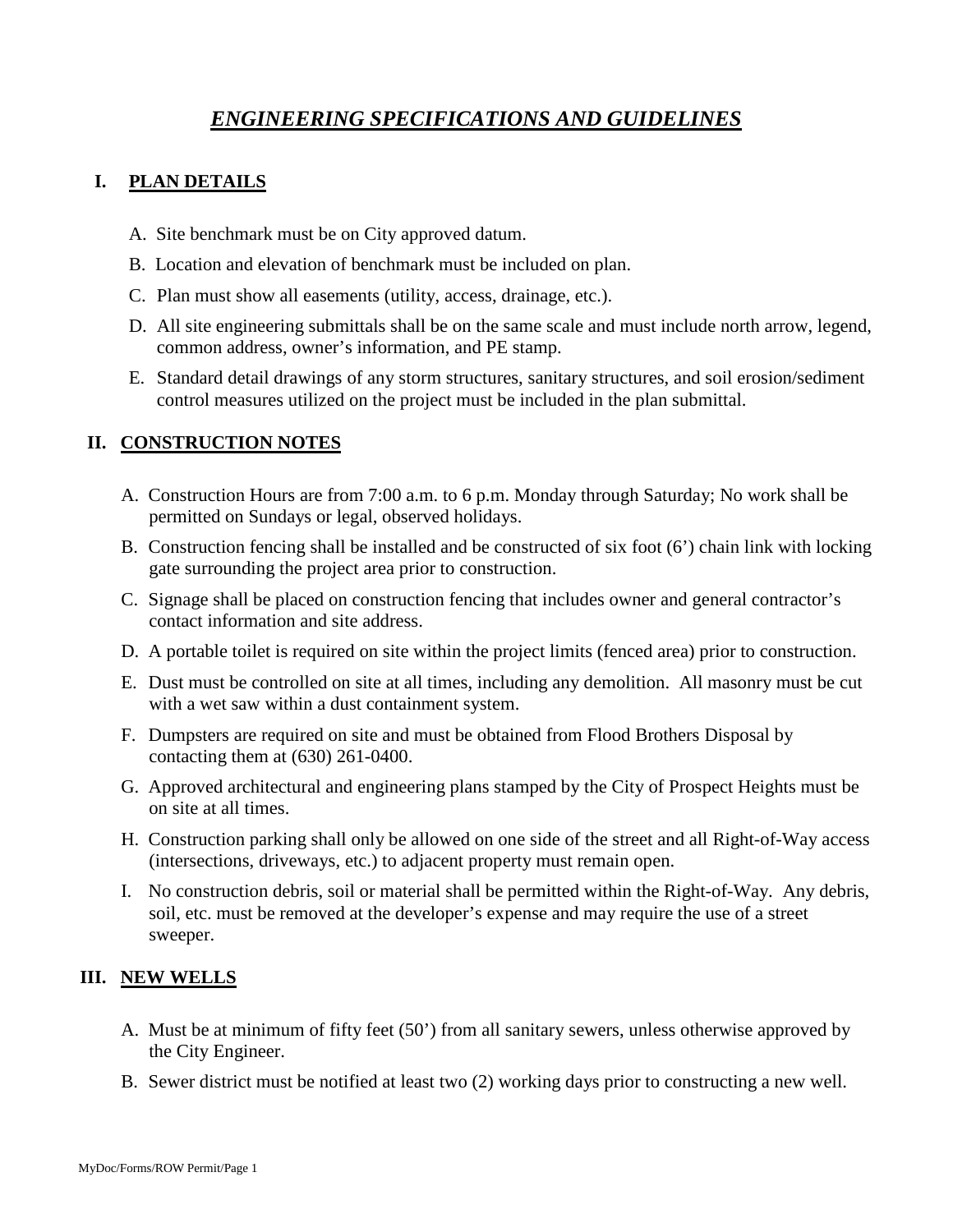- C. City Code requires flexible type K copper underground service from well to house. **NO PLASTIC**
- D. Wells may be drilled to a recommended minimum depth of 150 feet.
- E. Casing size shall be a minimum of five inches (5") and be constructed of a material approved by the City Engineer or Plumbing Inspector.

## **IV. SITE GRADING**

- A. The proposed top of foundation for the home shall fall within one foot to two and one half feet of the elevation of the edge of the roadway pavement, unless the City Engineer grants an exception.
- B. Plan must show existing spot grades along centerline and edge of street pavement, existing top of foundation elevations of adjacent residences, and direction of storm water drainage flow
- C. The proposed elevation of the principal residential structure should be in conformity with the grade of adjacent, neighboring property and Right-of-Way.
- D. The grading of a site shall not interfere or negatively impact drainage of adjacent property.
- E. All drainage swales should be a minimum grade of 1%.
- F. Finished grade at foundation shall be six inches (6") below the top of foundation, brick ledge, etc.

## **V. UTILITIES**

- A. Existing public utilities (storm, sanitary, water, gas, etc.) must be shown on plan
- B. Proposed location of sump pump discharge shall be indicated on site plan
- C. All downspouts must be shown on plan indicating that each to be placed on splashblocks. NO PIPING TO STORM SEWER PERMITTED
- D. Sanitary sewer connection permit must be obtained from Old Town Sanitary District or Prospect Heights Public Works Department (if in Special Service Area) prior to construction
- E. Service connection fee must be paid and meter obtained from Prospect Heights Public Works Department prior to completion (if applicable)

## **VI. CULVERT/SWALE PIPE INSTALLATION**

- A. Minimum size shall be 10" in diameter; material approved by Engineering Department
- B. Include size, length, material, and invert elevations of culvert on plan with upstream and downstream culvert data (if applicable)
- C. Acceptable materials: High Density plastics, Corrugated Metal, Reinforced Concrete
- D. Must extend 2' beyond edge of drive on 4" compacted stone
- E. All work must be inspected by the City's Engineering Department
- F. TWO WORKING DAYS ADVANCE NOTICE REQUIRED FOR INSPECTION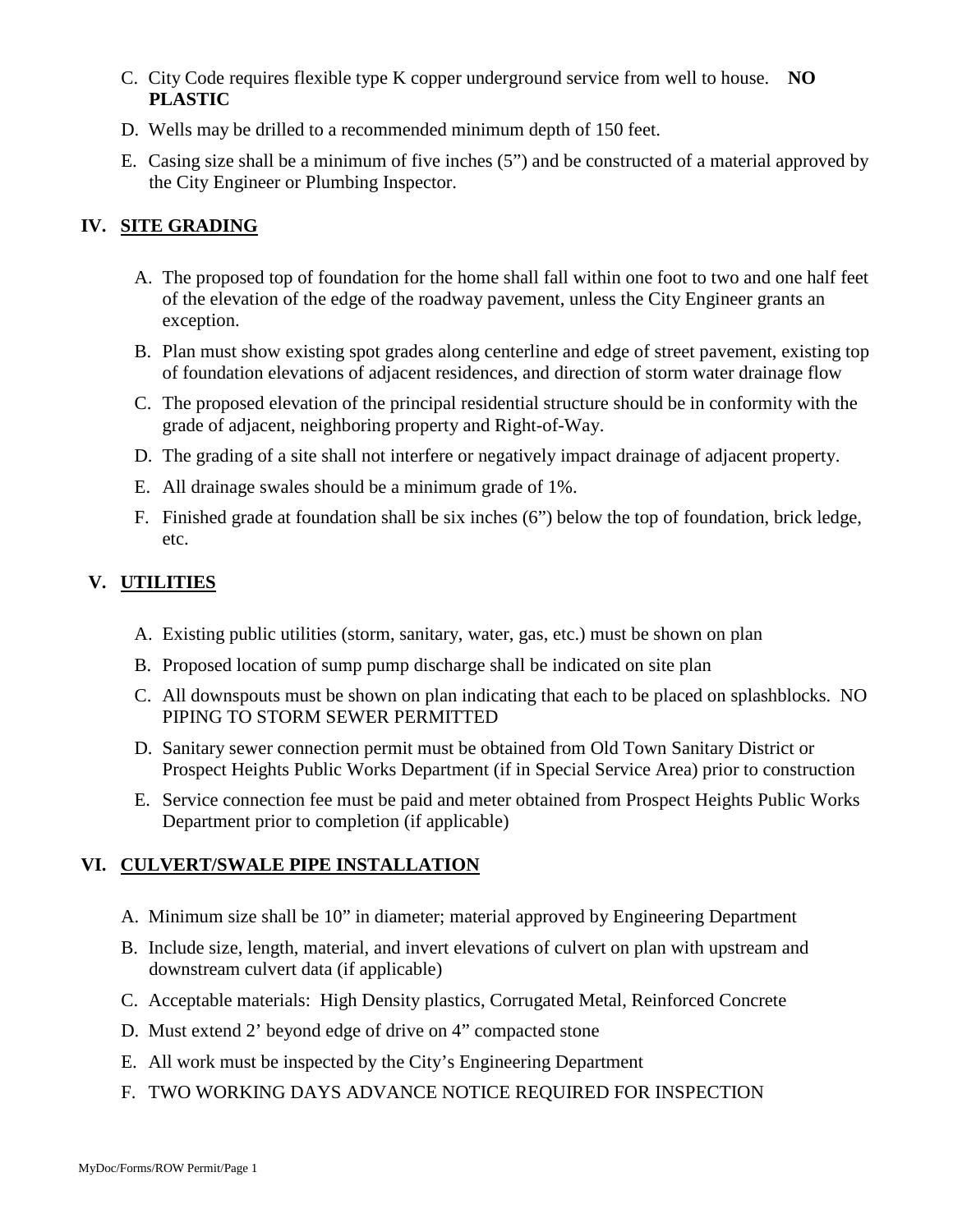### **VII. DRIVEWAY INSTALLATION**

- A. Driveways may be a maximum width of 22' at Right-of-Way (R.O.W.) line
- B. Driveway may flare out to 28' at roadway
- C. Plan must include typical cross section showing material to be used
- D. All work must be inspected by the City's Engineering Department
- E. TWO WORKING DAYS ADVANCE NOTICE REQUIRED FOR INSPECTION
- F. Driveway may be constructed of the following material with the minimum depth indicated:
	- 1. **Hot Mix Asphalt** --2" Asphalt, 8" aggregate base (CA-6 or equivalent)
	- 2. **Right-of-Way Concrete--** 6" Concrete, 4" aggregate base (CA-6 or equivalent)
	- 3. **Private Property Concrete--** 5" Concrete, 4" aggregate base (CA-6 or equivalent)
	- 4. **Brick Paver-**-Paver, ½" sand cushion, 6" aggregate base (CA-6 or equivalent)
- G. No wire mesh shall be permitted in the R.O.W. for concrete driveway construction
- H. Brick pavers and concrete within City Right-of-Way must be maintained two feet (2') from the edge of the roadway pavement with the transition between driveway and street constructed of asphalt or other approved material
- I. A notarized letter must be submitted for concrete or brick paver driveways indicating that the owner shall be responsible for any and all damage due to salting, plowing, or other Right-of-Way maintenance that the City performs

#### **VIII. MAIL BOX INSTALLATION**

- A. Shall be approximately two (2) feet from the edge of the pavement and forty-two (42) inches in height
- B. Must conform to U.S. Postal Service regulations regarding residential mail receptacles
- C. Cannot be constructed of brick, block, stone, or other unyielding material

#### **IX. DRAIN (FIELD) TILE**

- A. Any drain tiles encountered during construction must be reconnected, and functional
- B. Engineering shall inspect the connections prior to backfill
- C. Any tiles within the limits of the project area shall be routed around the project and reconnected on the downstream end at the point of functional tile

#### D. **TWO WORKING DAYS ADVANCE NOTICE REQUIRED FOR INSPECTION**

#### **X. SOIL EROSION AND SEDIMENT CONTROL (SE/SC)**

- A. All sediment control measures must be in place prior to initiating construction on the project
- B. Site engineering plan may include SE/SC measures with detail drawings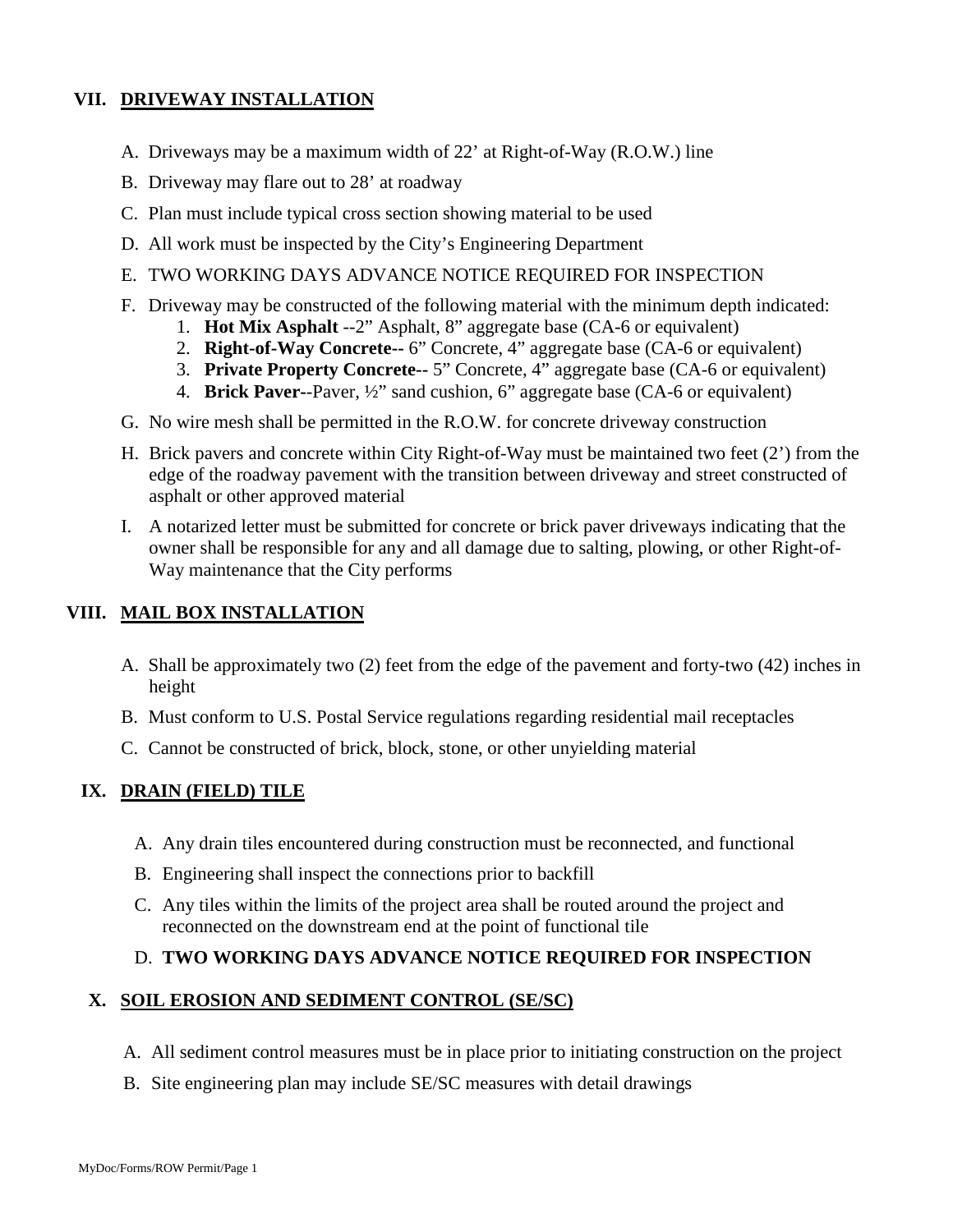- C. Construction fencing around project area must also be included on plan (See II.B.)
- D. No inspections will be performed until SE/SC is approved

#### **ADDITIONAL NOTES**

- 1. The applicant represents all parties in interest and shall furnish material, do all work, pay all costs, and shall in a reasonable length of time, restore the damaged portions of the highway to a condition similar or equal to that existing before the commencement of the described work, including any seeding or sodding necessary.
- 2. The proposed work shall be located and constructed to the satisfaction of the City Engineer or his duly authorized representative. No revisions or additions shall be made to the proposed work on the right-of way without the written permission of the City Engineer.
- 3. The applicant shall, at all times, conduct the work in such a manner as to minimize hazards to vehicular and pedestrian traffic. In performing this work, the applicant shall provide a traffic control plan acceptable to the City Engineer. All signs, barricades, flagmen, etc., required for traffic control shall be furnished by the applicant. Work shall be done only during daylight hours.
- 4. The work performed by the applicant is for the bona fide purpose expressed and not for the purpose of or result in parking or servicing vehicles on the public right-of-way. Signs that overhang the right-of-way shall be prohibited.
- 5. The applicant, his successors or assigns, agrees to hold harmless and indemnify, and shall defend the City and its employees, officials and agents against any and all claims, losses, injury, damages, suits, demands, actions and causes of actions, expenses, fees and costs that may be the result of the exercise of this permit.
- 6. The applicant shall not trim, cut, or in any way disturb any trees or shrubbery along said street right-of-way without approval of the City Engineer or his duly authorized representative.
- 7. The City reserves the right to make such changes, additions, repairs and relocations within its statutory limits to the facilities constructed under this permit or their appurtenances on the right-of-way as may at any time be considered necessary to permit the relocation, reconstruction, widening or maintaining of the street and/or to provide proper protection to life and property on or adjacent to the City right-of-way. However, in the event this permit is granted to construct, locate, operate and maintain utility facilities on the City right-of-way, the applicant, upon written request by the City Engineer, shall perform such alterations or change of location of the facilities, without expense to the City and should the applicant fail to make satisfactory arrangements to comply with this request within a reasonable time, the City reserves the right to make such alterations or change of location or remove the work and the applicant agrees to pay for the cost incurred.
- 8. Applicant agrees that the installation of any appurtenances within the swale granted by this permit will be maintained and replaced at applicant's cost. Any interference with the flow of storm waters or improper grades of such appurtenances will be corrected at applicant's expense upon written notification by the City Engineer.
- 9. This permit is effective only insofar as the City has jurisdiction and does not presume to release the applicant from compliance with the provisions of any other existing statutes or local regulations relating to the construction of such work.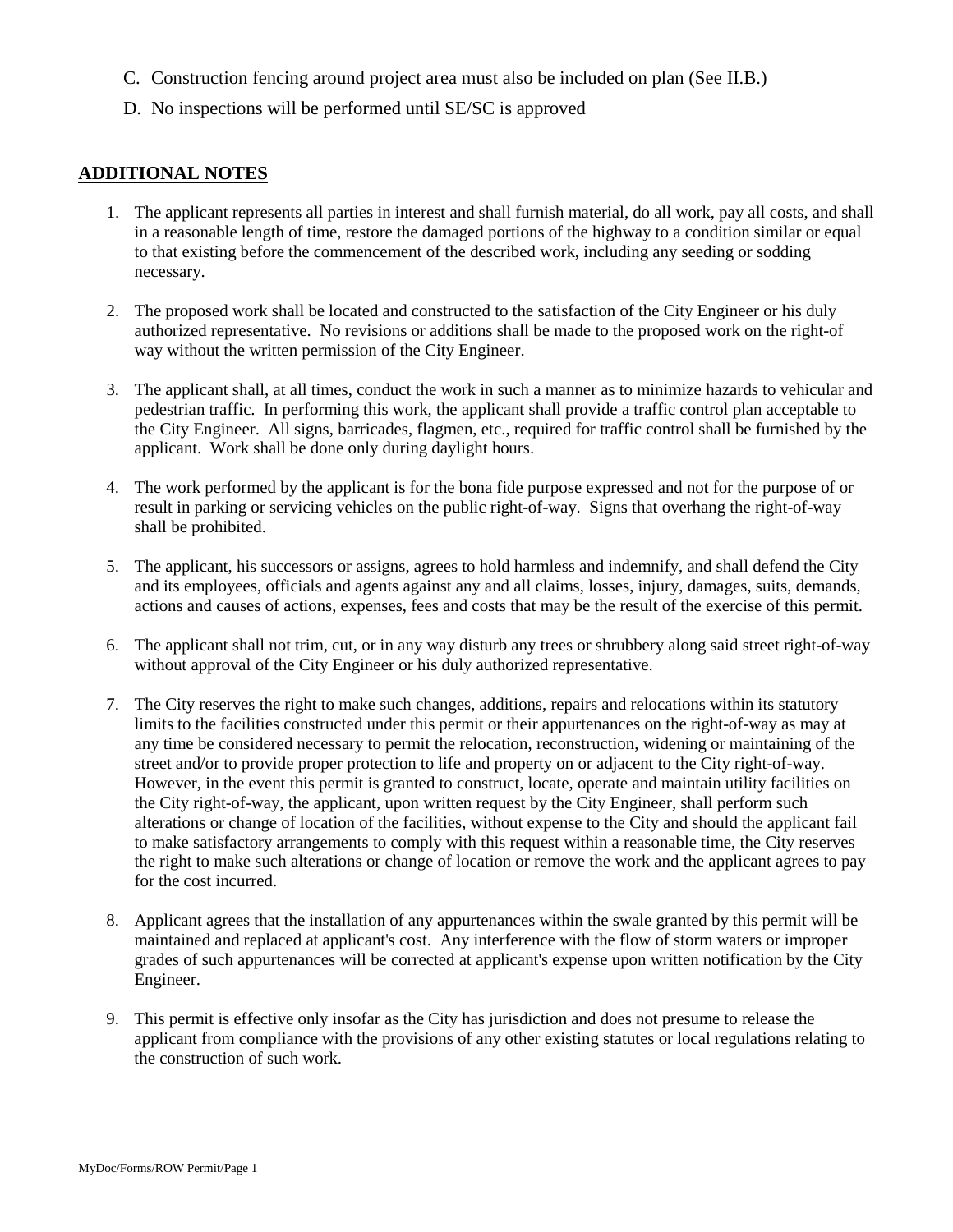- 10. The construction of access driveways is subject to the regulations listed in Ordinance No. 0-79-16, "Restrictions on Filling, Altering and Shaping of Roadway Ditches of Swales".
- 11. The applicant(s) affirms that the property lines shown on the attached sheet are true and correct and binds and obligates himself to perform the operation(s) in accordance with the description and attached sketch and to abide by local regulations.
- 12. Applicant agrees that by acceptance of this permit, all terms and conditions will be considered to run with the land for all present and future owners of the property at the address of said construction.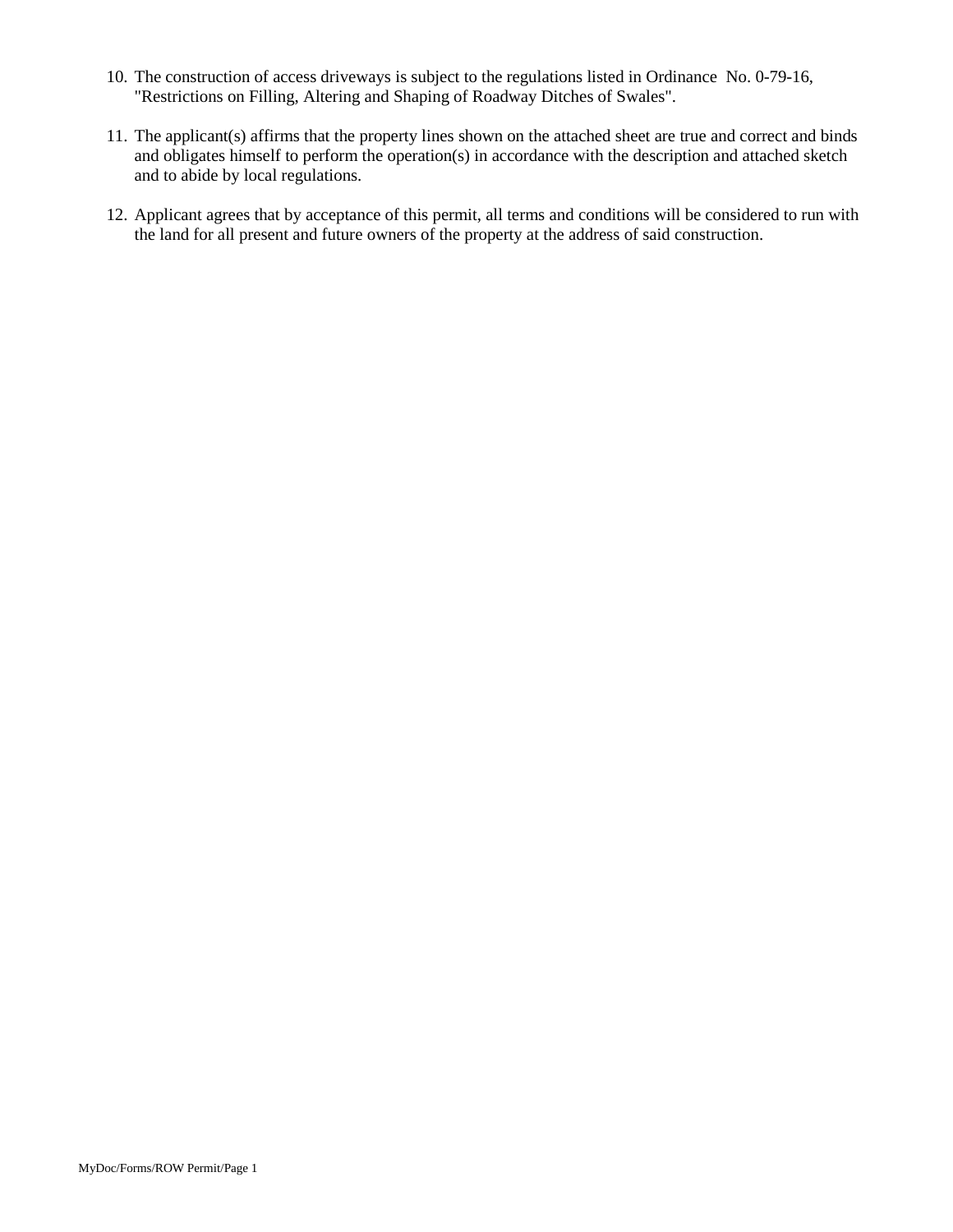

#### **CITY OF PROSPECT HEIGHTS LICENSE APPLICATION** Building/Zoning Department 14 E. Camp McDonald Rd. Prospect Heights, IL 60070 Tel: 847/398-6070 ext. 211 Fax: 847/392-4244

DATE:

LICENSE YEAR: **2021**

#### INSTRUCTIONS: *Please fill in or update all but the shaded areas on the TOP form. Sign and return ENTIRE page with your payment.*

|                                                                      |                                                                                                                    | OFFICE USE ONLY            |                                                                                                                                                                                                                                                                                                                                                                                            |
|----------------------------------------------------------------------|--------------------------------------------------------------------------------------------------------------------|----------------------------|--------------------------------------------------------------------------------------------------------------------------------------------------------------------------------------------------------------------------------------------------------------------------------------------------------------------------------------------------------------------------------------------|
| CATEGORY AND TYPE                                                    | <b>CITY BUSINEES ID</b>                                                                                            | <b>FEE</b>                 | TOTAL AMOUNT DUE                                                                                                                                                                                                                                                                                                                                                                           |
|                                                                      |                                                                                                                    | \$                         | \$                                                                                                                                                                                                                                                                                                                                                                                         |
| Type of Contractor:                                                  |                                                                                                                    |                            |                                                                                                                                                                                                                                                                                                                                                                                            |
| <b>Company Name</b>                                                  |                                                                                                                    | Phone:                     |                                                                                                                                                                                                                                                                                                                                                                                            |
| Address:                                                             |                                                                                                                    | FAX:                       |                                                                                                                                                                                                                                                                                                                                                                                            |
| City/State                                                           |                                                                                                                    | Owner Name:                | <u> 1989 - Johann Barbara, martin a</u>                                                                                                                                                                                                                                                                                                                                                    |
|                                                                      |                                                                                                                    |                            |                                                                                                                                                                                                                                                                                                                                                                                            |
| Zip                                                                  |                                                                                                                    |                            |                                                                                                                                                                                                                                                                                                                                                                                            |
|                                                                      |                                                                                                                    |                            |                                                                                                                                                                                                                                                                                                                                                                                            |
| <b>City Staff Signature</b>                                          |                                                                                                                    | Owner/Agent Signature      |                                                                                                                                                                                                                                                                                                                                                                                            |
|                                                                      |                                                                                                                    |                            |                                                                                                                                                                                                                                                                                                                                                                                            |
| $\star$                                                              | All contractors licensed by the City must submit a \$25,000 Surety Bond naming the City of Prospect Heights.       |                            |                                                                                                                                                                                                                                                                                                                                                                                            |
| $***$                                                                |                                                                                                                    |                            | Plumbers must be licensed by the State of Illinois or City of Chicago and submit a copy of license along with a copy of their<br>plumbers card both front and back (picture I.D.); Alarm installers and Roofers must submit copy of State License and a \$25,000<br>Surety Bond naming the City of Prospect Heights. Roofers must also provide the City a copy of the liability insurance. |
| $***$                                                                | name, address, telephone number together with a \$25,000 Surety Bond naming the City of Prospect Heights           |                            | State Registered Lawn Sprinkler installers must submit copy of State Registration/Plumbers License along with picture I.D.,                                                                                                                                                                                                                                                                |
| ****                                                                 | Electricians must submit copy of license together with a \$25,000 Surety Bond naming the City of Prospect Heights. |                            |                                                                                                                                                                                                                                                                                                                                                                                            |
|                                                                      |                                                                                                                    |                            |                                                                                                                                                                                                                                                                                                                                                                                            |
|                                                                      |                                                                                                                    |                            |                                                                                                                                                                                                                                                                                                                                                                                            |
| <b>CITY OF PROSPECT HEIGHTS</b><br><b>Building/Zoning Department</b> |                                                                                                                    | <b>LICENSE APPLICATION</b> |                                                                                                                                                                                                                                                                                                                                                                                            |
| 14 E. Camp McDonald Road<br>Prospect Heights, IL 60070               |                                                                                                                    | DATE:                      |                                                                                                                                                                                                                                                                                                                                                                                            |
| Tel: 847/398-6070 ext. 211  Fax: 847/590-1854                        |                                                                                                                    | LICENSE YEAR: 2021         |                                                                                                                                                                                                                                                                                                                                                                                            |

|                   |                  | OFFICE USE ONLY |                         |
|-------------------|------------------|-----------------|-------------------------|
| CATEGORY AND TYPE | CITY BUSINEES ID | FEE             | <b>TOTAL AMOUNT DUE</b> |
|                   |                  |                 |                         |
|                   |                  |                 |                         |

| PAYMENT INFORMATION |
|---------------------|
|                     |
|                     |
|                     |
|                     |
|                     |
|                     |
|                     |
|                     |
|                     |
|                     |

Company Name/Address/City; State;Zip:

\_\_\_\_\_\_\_\_\_\_\_\_\_\_\_\_\_\_\_\_\_\_\_\_\_\_\_\_\_\_\_\_\_\_\_\_\_\_\_\_\_\_\_\_\_\_\_\_\_\_\_\_ \_\_\_\_\_\_\_\_\_\_\_\_\_\_\_\_\_\_\_\_\_\_\_\_\_\_\_\_\_\_\_\_\_\_\_\_\_\_\_\_\_\_\_\_\_\_\_\_\_\_\_\_ \_\_\_\_\_\_\_\_\_\_\_\_\_\_\_\_\_\_\_\_\_\_\_\_\_\_\_\_\_\_\_\_\_\_\_\_\_\_\_\_\_\_\_\_\_\_\_\_\_\_\_\_ \_\_\_\_\_\_\_\_\_\_\_\_\_\_\_\_\_\_\_\_\_\_\_\_\_\_\_\_\_\_\_\_\_\_\_\_\_\_\_\_\_\_\_\_\_\_\_\_\_\_\_\_